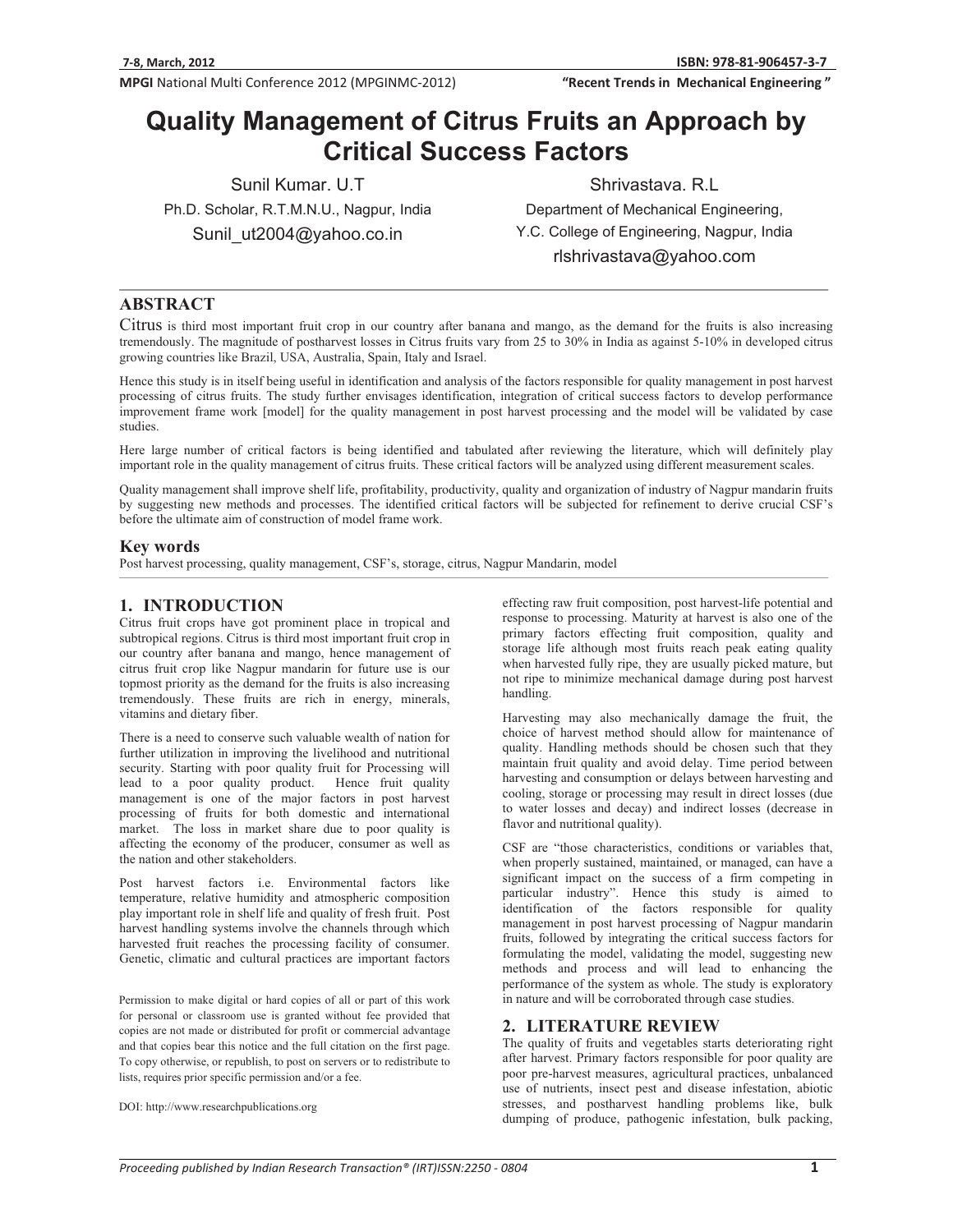## "Recent Trends in Mechanical Engineering"

problems in transportation and storage and poor market distribution [1].

The magnitude of postharvest losses in Nagpur mandarin fruits vary from 25 to 30% in India. These losses increase the percentage of unmarketable agricultural produce and bring low return to growers, processors and traders. In the long run country suffers in terms of foreign exchange earnings. Recent advances in postharvest technology have been introduced which helps in minimizing losses and increasing fruit availability with acceptable quality. Availability of large quantities of fruit over a short harvesting period poses problems for efficient marketing and utilization, owing to perishable nature of the fruit [2].

Several techniques have been used to preserve postharvest quality of perishable fruits and vegetables which include, low temperature storage, polyethylene packaging, wax coating, and modified atmospheric storage. Low temperature storage alone has been found to be insufficient in controlling postharvest losses. This may lead to physiological disorders like chilling injury, fruit decay, postharvest peel pitting, changes in fruit texture and unacceptability towards sensory attributes [3].

The physiological disorders reduce market value of the citrus fruits and development of disorders during storage depends on management of temperature, humidity and handling practices. The curing (holding of fruit for 1-2 days after harvest), brushing during washing and wax coating and packing in cartons followed by storage at low humidity having Cumulative effect on development of brown colored, sunken breakdown of collar in Nagpur mandarin [4]. The raised collar portion of Nagpur mandarin is more susceptible to rough handling than rest of the fruit surface. Kinnow fruits do not get puffy while Nagpur mandarin becomes puffy (separation of peel from segments) during storage.

Precise chilling temperatures vary greatly among species and varieties of citrus fruits [5],[6]. The storage time plays an important role in the development of CI symptoms. Generally prolonged storage of mandarins below 8°C has been implicated in the development of CI. Some scientists believe that hybrid nature of mandarin has made it a chilling sensitive cultivar, thus exposure to low temperature storage can severely damage the fruit but holding fruit at lower temperatures is most desired practice to maintain quality after storage and extend the marketing period [7].

In initial storage periods there is not much difference in the firmness of coated and uncoated fruit, but under prolonged storage conditions coated fruits stay firm as compared to uncoated ones [8]. Besides loss in firmness, fruits after harvesting undergo different chemical and biological phenomenon such as decay, deformation of original structure, weight loss and changes in firmness and reduction in overall appearance [9]. Some of these problems are related to packaging and transportation of fruit since modes of transport effect fruit quality.

Films and coatings have received much attention in recent years because they extend shelf-life and improve food quality by providing a barrier to mass transfer, carry food ingredients, and/or improve mechanical integrity or handling characteristics of a food [10]. According to [11], [12] Kinnow and Nagpur mandarin when stored under refrigerated storage conditions, exhibited decline in juice percentage and acidity decline juice. Sharp increase in PLW of fruit occurs at room temperature, while it is significantly lesser when fruit is

waxed and stored in the cold chamber [13]. An increasing trend in the PLW of fruit during storage is a major factor contributing to deterioration in the fruit quality. Impairment of fruit appearance due to loss in weight starts after the second week of storage, turning the fruit unattractive owing to formation of wrinkles on the skin as well as leathery and unacceptable condition of the peel [14],[16].

Modified atmospheric storage has been found to be effective in controlling the rate of metabolic activities [17]. It has been found to be successful in minimizing the fruit deterioration and extending the shelf life. Flavor changes in plant material are the results of change in their biosynthetic pathways, regulatory mechanisms and volatile components which are involved in fruit flavor and aroma changes. These changes influence the postharvest acceptability and shelf life in sensory perspective [18]. Scientists and food processors have long been interested in the effect of commercial processing on pesticide residues in food. More recently have reported fate of organophosphorus insecticides and fungicides in grapes, wine and their processing products [19].

Considering all the above, it is evident that the quality management is indeed required to take care of all the factors as discussed as above to extend the shelf life and increase productivity. The factors did play vital role in the quality management aspects and critical ones shall be isolated.

The role quality management has been discussed many times by the researchers. To date, however there is no systematic attempt to organize and synthesize the CSF's responsible for quality management in Post harvest processing of citrus fruits [20]. The literature implies that as the decision makers of an organization focuses on better management of such critical factors, improvement will occur in quality performance and ultimately results in improved financial performance of the organization [21].

Over the last decades, an increasing number of models have been developed for different purposes in agricultural and horticultural sciences. Those development has been stimulated by the tremendous progress made in the information technology [22],[23]. The objective of modeling is to gain insight and explain a system or to predict the response of a system in order to manage it [24],[25].

## **3. METHODOLOGY**

The proposed work involves extensive research on the post harvest processing aspects of citrus fruits, particularly Nagpur Mandarin fruits. This research will find the factors responsible for the quality management in post harvest processing. Data collection through various methods is being contemplated. Performance of the factors responsible for quality management and problems faced by them will form the focus of data collection. The data collected will be scrutinized and analyzed using various statistical and quantitative techniques. This analysis will help in This analysis will help in identification of critical success factor (CSFs). The work envisages integration of critical success factors to develop performance improvement frame work [model] for the quality management in post harvest processing. The developed model will be tested in post harvest processing management aspects and few case studies will be undertaken to validate the model.

At first, models were mainly used to summarize knowledge, to gain more insight and to increase the understanding of real world phenomena. The construction of models increases understanding by forcing detailed attention to the system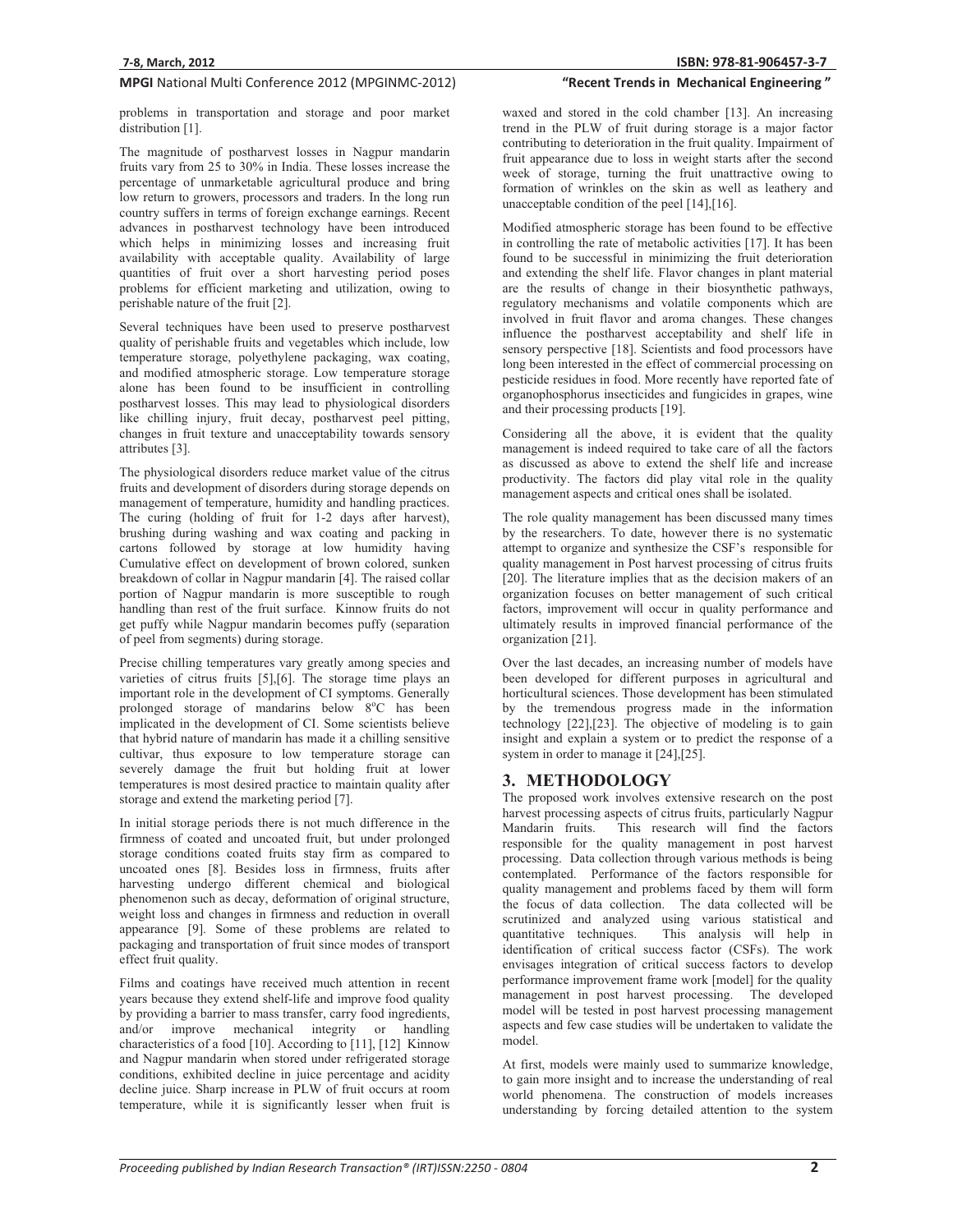structure. The model behavior gives further understanding of real system behavior and how it depends upon the elements of a system structure and the inputs. In this context, models often provide the possibility to state and test different hypothetical relationships. Sometimes theoretical based models also helped to formulate new field experiments leading to a fuller understanding of the natural system. Models are also used in many ways in managing and designing. Depending on what components are given and what has to be determined, models can be used to address three categories of questions (Table 1 ).

The first use of models is in performing the analysis function. Analysis can be seen in Table I as the determination of the model outputs given inputs and structure of the model which approximates the structure of the real world system. This analysis function is often called model simulation. The second function models can be used for is essential for management or control problems. Given the system structure and a set of system outputs to be achieved, the problem is to find the system inputs that will match the desired outputs. One way to achieve this goal is to carry out simulation experiments using repetitive analysis to explore alternative inputs. The input values attaining the desired outputs at best are chosen as system input. The design function is essential to determine a system structure that will achieve the outputs desired for the given system inputs. Also, in this case a model of the system can be used to solve the problem using repetitive analysis to explore alternative system structures.

**Table 1.Structure of Input output model for analyzing the given problem** 

|                           | Controllable<br>input | Output          | <b>Structure</b> |
|---------------------------|-----------------------|-----------------|------------------|
| <b>Analysis</b>           | given                 | $\mathfrak{so}$ | given            |
| <b>Management/Control</b> | 50                    | given           | given            |
| Design                    | given                 | given           | 50               |

Depending on what components are given, models can be used to give answers to different questions and to determine the missing component '?'

A typical structural view of quality management in post harvest processing is shown in Fig.1. The system is incorporated in organizational contest to achieve the desired goals of total quality management. The quality control and assurance system in post harvest management of citrus is done through the steps as mentioned in Table 2.



#### **Fig.1 Structural view of quality management in post harvest processing**

## "Recent Trends in Mechanical Engineering"

**Table 2. Points to be emphasized for quality assurance programme in post harvest processing of citrus fruits** 

| 1. | Food industry/ Post<br>Processing<br>harvest<br>company/Management  | The management structure of<br>the company must have staff<br>for quality management with<br>responsibilities<br>and                                                                                                                                                                  |
|----|---------------------------------------------------------------------|---------------------------------------------------------------------------------------------------------------------------------------------------------------------------------------------------------------------------------------------------------------------------------------|
| 2. | Post Harvest Process<br>control and quality<br>management           | commitment to quality with a<br>definite quality policy.<br>The monitoring of operations<br>in packinghouses as per the<br>guidelines for<br>sanitary<br>condition<br>of<br>material,<br>machines, personnel,<br>and                                                                  |
|    |                                                                     | process-control<br>worksheets<br>has to be critically followed.                                                                                                                                                                                                                       |
| 3. | Procurement of fruits<br>and consumables                            | Quality, hygiene, and safety of<br>fruit primarily depend on<br>source of raw material. The<br>grower has to comply with<br>procedures and practices, and<br>an inspection procedure.                                                                                                 |
| 4. | Labeling for Grading,<br>packing<br>Transportation,<br>Storage etc. | The labels, glues, inks, and<br>packing material used must<br>meet international safety<br>guidelines and requirements of<br>the importer.                                                                                                                                            |
| 5. | Testing facilities                                                  | field<br>and laboratory<br>The<br>testing facilities must be in<br>place and regular testing of<br>materials and fruit must be<br>performed. The personnel<br>should<br>be<br>trained<br>and<br>equipment and instruments<br>must be<br>calibrated<br>for<br>accuracy in measurement. |
| 6. | Documentation<br>and<br>data control                                | The procedures followed have<br>to be documented, process<br>data has to be recorded in pro<br>forma, and worksheets have to<br>be filled out. Records of raw<br>material quality, pesticide<br>application records, and<br>quality control reports have to<br>be maintained.         |
| 7. | Quality audit                                                       | This has to be carried out by<br>staff other than those<br>the<br>associated with the operation.<br>Auditing should be done with<br>respect to quality of material,<br>building, and machinery. The<br>quality system emphasizes<br>food (fruit) safety                               |

The critical success factors (CSF's) are identified for the integration and analysis to derive the logical frame work is in large numbers and the study is being undertaken in this regard and identified the following critical factors which are definitely play important role in the quality management of citrus fruits. The factors thus obtained are tabulated in Table 3.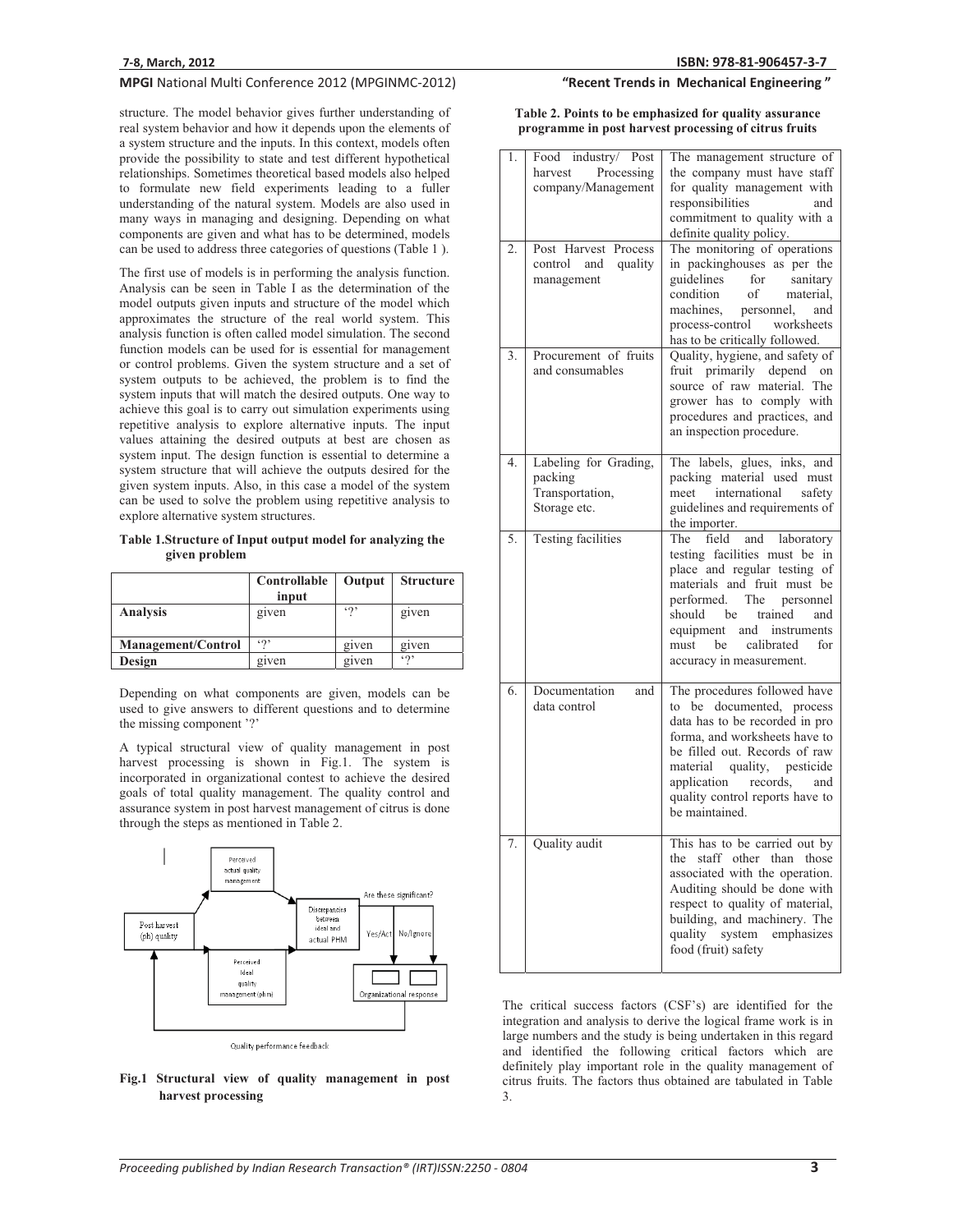**Table 3.The identified critical factors in quality management of citrus fruits** 

| <b>SI.No.</b> | <b>Critical factors</b>   | Remarks                                                   |
|---------------|---------------------------|-----------------------------------------------------------|
| 1.            | Pre-harvest factors       |                                                           |
|               | Genetic                   | Selection of cultivars,<br>root stocks                    |
|               | Climatic                  | Temperature,<br>light,<br>wind                            |
|               | Cultural practices        | Soil practices, soil type,                                |
|               |                           | soil nutrient, water<br>supply,<br>pruning,               |
|               |                           | thinning, pest control,                                   |
|               |                           | fertilizer application<br>etc                             |
|               | Fruit maturity            | Optimum taste,<br>size,                                   |
|               |                           | peel colour and internal<br>quality <i>i.e.</i> ,<br>TSS. |
|               |                           | acidity, TSS Acid ratio,<br>Juice% etc.                   |
|               | Harvesting procedures     | To decrease mechanical                                    |
|               | Post-harvest factors      | damage.                                                   |
| 2.            |                           |                                                           |
|               | Environmental factors     | relative<br>Temperature,<br>humidity,                     |
|               |                           | atmospheric<br>composition,<br>air                        |
|               |                           | moment, ethylene.                                         |
|               | Post harvest handling     | Dumping, washing,                                         |
|               | procedures                | sorting, sizing, ripening,                                |
|               |                           | inhibiting, ethylene                                      |
|               |                           | action, cooling, storage,                                 |
|               |                           | fruit security, in order to                               |
|               |                           | prevent injuries<br>and<br>contamination                  |
|               | Time period between       | Direct losses(due to                                      |
|               | harvesting<br>and         | loss<br>water<br>and                                      |
|               | consumption               | Indirect<br>decay)and                                     |
|               |                           | losses(reduction<br>in                                    |
|               |                           | flavor and nutritional<br>quality)                        |
| 3.            | Composition<br>and        | Carbohydrates,                                            |
|               | compositional changes     | Proteins,<br>Lipids,                                      |
|               |                           | acids,<br>Organic                                         |
|               |                           | pigments, phenolic                                        |
|               |                           | compounds, volatiles,<br>Vitamins, Minerals etc.          |
| 4.            | <b>Biological factors</b> | ethylene<br>Respiration,                                  |
|               |                           | production,                                               |
|               |                           | transpiration and water                                   |
|               |                           | physiological<br>loss,                                    |
|               |                           | disorders,<br>physical                                    |
|               |                           | pathological<br>damage,                                   |
| 5.            | Pre-harvest treatments    | breakdown<br>To enhance<br>life<br>shelf                  |
|               |                           | example plant growth                                      |
|               |                           | regulator(GA and 2,4-D                                    |
|               |                           | sprays<br>reduced                                         |
|               |                           | abscission<br>and                                         |
|               |                           | senescence)                                               |
| 6.            | Transportation            | With shortest possible<br>time and less injuries          |
| 7.            | De-greening               | improve<br>cosmetic<br>To                                 |
|               | operations                | appearance                                                |
| 8.            | Pre-cooling operations    | To remove field<br>heat                                   |
|               |                           | from the fruits                                           |
| 9.            | Packing<br>house          | Sorting, disinfecting,                                    |

## "Recent Trends in Mechanical Engineering"

| Sl.No. | <b>Critical factors</b>                      | <b>Remarks</b>                                                                                                                  |
|--------|----------------------------------------------|---------------------------------------------------------------------------------------------------------------------------------|
|        | operations                                   | washing, wax and<br>fungicidal application,<br>drying and size and<br>colour grading                                            |
| 10.    | harvest<br>Post<br>treatments                | Chemical application,<br>Hot water treatments,<br>Wax and fungicide<br>application etc.                                         |
| 11.    | Quality control system                       | Ouality assurance,<br>quality control,<br>inspection, and<br>sanitation, Hazard<br>Analysis, critical<br>control points (HACCP) |
| 12.    | Acceptance versus<br>quality in supply chain | Product related market<br>related, economic,<br>social, psychological<br>issues.                                                |

The further study will be undertaken to identify more critical factors in post harvest processing of citrus fruits and will help in analyzing the complete factors to derive the crucial success factors and results in deriving a logical frame work.

#### **4. CONCLUSION**

The critical factors will be analyzed using different measurement scales for each and every quality factor responsible for quality management. Specification and measurement of the critical factors permits managers to obtain a better understanding of quality management practices and allow researchers to proceed with the task of developing and testing of quality management tools. The identified critical factors will be subjected for refinement before final conclusion.

Quality management of Post harvest processing shall improve shelf life of Nagpur mandarin fruits, will lead to improved profitability, productivity, improved quality and improved organization of industry of Nagpur mandarin fruits by suggesting new methods and processes.

The study will lead to formulating a model for quality management in post harvest processing of Nagpur mandarin fruits. This study will also help the researchers in identifying future needs and act as a database to further enhance the performance of the systems as a whole.

#### **5. REFERENCES**

- [1] PHDEB A Report on: Kinnow export development strategy. Pakistan Horticultural Development and Export Board (PHDEB), Ministry of Commerce, Government of Pakistan,2004.
- [2] GOP (Government of Punjab) Mandarins: Production and marketing. Agri Dept. Agricultural marketing. Davis Road Lahore, Pakistan,2003.
- [3] M.B. Perez, C. Rojas and M.A. Del-Rio, Effect of lipid type and amount of edible hydroxyl propyl methylcellulose lipid composite coatings used to protect postharvest quality of Mandarins cv Fortune. J Food Sci,vol 67, pp.2903-2910,Aug.2002.
- [4] M.S. Ladaniya and R.K. Sonkar, Effect of curing, wax application and packaging on collar breakdown and quality in stored Nagpur mandarin (Citrus reticulata Blanco). Indian J Agric Sci. vol.67, pp 500-503, 1997.